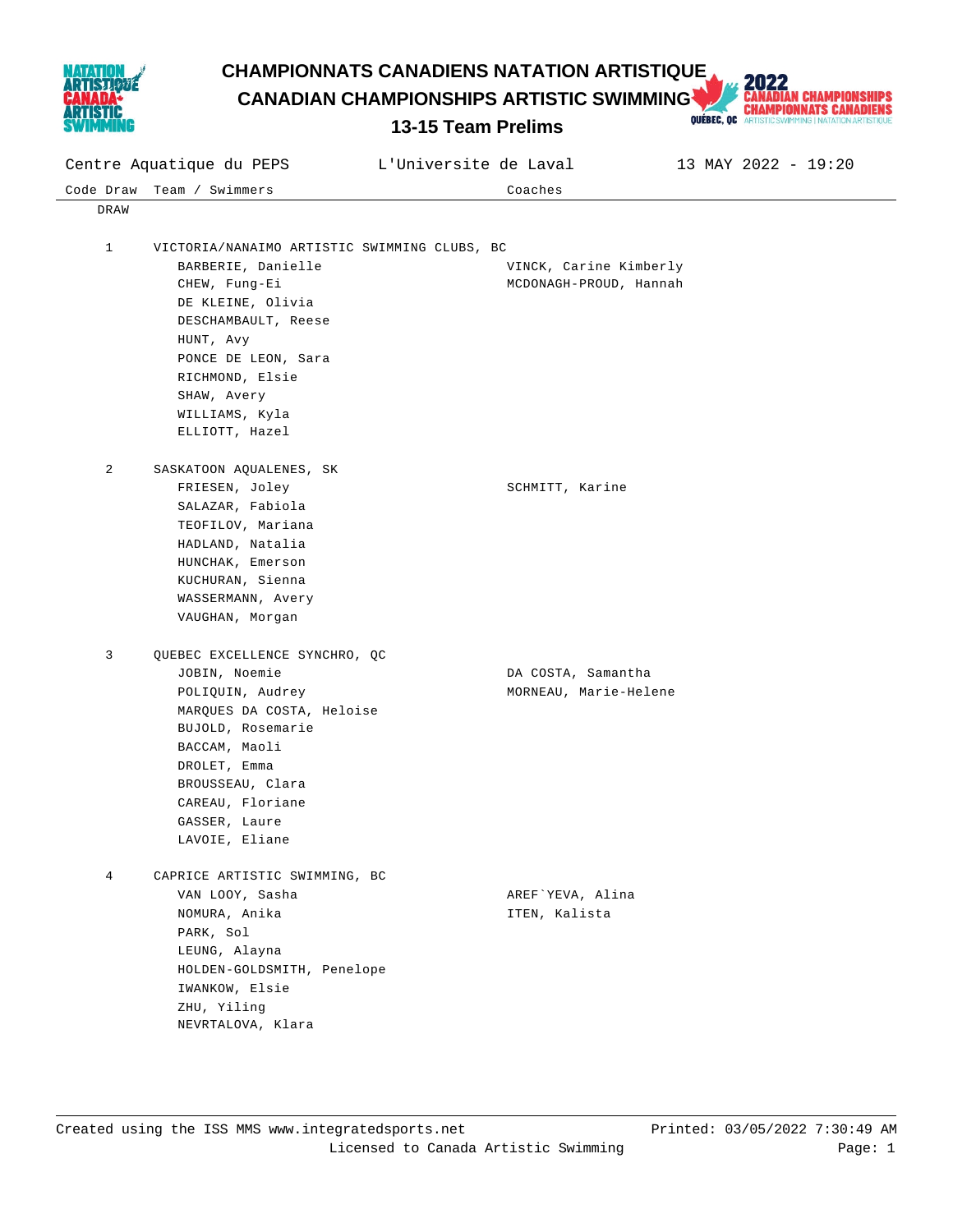

**CHAMPIONNATS CANADIENS NATATION ARTISTIQUE<br>
CANADIAN CHAMPIONSHIPS ARTISTIC SWIMMING AND CHAMPIONNATS CANADIENS<br>
13-15 Team Prelims<br>
Prelims
CONDUCTRY ARTISTICS WITHING INATIONARISTODER PRELIMING INATATION ARTISTICS WERE** 

**CANADIAN CHAMPIONSHIPS ARTISTIC SWIMMING** 

| Centre Aquatique du PEPS |                                        | L'Universite de Laval | 13 MAY 2022 - 19:20 |
|--------------------------|----------------------------------------|-----------------------|---------------------|
| Code Draw                | Team / Swimmers                        | Coaches               |                     |
| 5                        | GRANITE ARTISTIC SWIMMING (ORANGE), ON |                       |                     |
|                          | CHAWLA, Aanya                          | ERMTER, Adriana       |                     |
|                          | MUSSELMAN, Sadie                       |                       |                     |
|                          | SHANNON, Emily                         |                       |                     |
|                          | TUPHOLME, Paige                        |                       |                     |
|                          | WU, Kathryn                            |                       |                     |
|                          | XU, Camellia                           |                       |                     |
|                          | HATHERELL, Audrey                      |                       |                     |
| 6                        | WINNIPEG SYNCHRO (TEAM SWIM), MB       |                       |                     |
|                          | HOCHMAN, Naomi                         | REIMER, Kacie         |                     |
|                          | KHALIL, Molly                          | LAND, Karen           |                     |
|                          | KOLTON, Adrianna                       |                       |                     |
|                          | LAZARECK, Julia                        |                       |                     |
|                          | MOUSSA, Carol                          |                       |                     |
|                          | SAMPHIR, Haley                         |                       |                     |
|                          | [R]GORDON, Isabella                    |                       |                     |
| 7                        | AQUATICA SYNCHRO CLUB, MB              |                       |                     |
|                          | SOBIECH, Eva                           | HJARTARSON, Holly     |                     |
|                          | PELOQUIN, Jasmine                      | GANSKE, Shelley       |                     |
|                          | GOSSELIN, Chloe                        |                       |                     |
|                          | HONEY, Kamryn                          |                       |                     |
|                          | BORGES, Hailey                         |                       |                     |
|                          | FUDGE, Ryland                          |                       |                     |
|                          | GOSSELIN, Calla                        |                       |                     |
|                          | WILCOX, Nelaya                         |                       |                     |
|                          | SUMMERS, Madeline                      |                       |                     |
|                          | LOWDON, Makayla                        |                       |                     |
| 8                        | CALGARY AQUABELLES (BIRDS OF PREY), AB |                       |                     |
|                          | GOULET, Anya                           | LAW, Breanne          |                     |
|                          | ALTMEYER, Rhiannon                     |                       |                     |
|                          | BURNS, Abigail                         |                       |                     |
|                          | MIX, Charlotte                         |                       |                     |
|                          | PETERS, Claire                         |                       |                     |
|                          | LECOQ, Emilie                          |                       |                     |
|                          | SAARENOJA, Kiira                       |                       |                     |
|                          | PAPADOPOULOU, Electra                  |                       |                     |
|                          |                                        |                       |                     |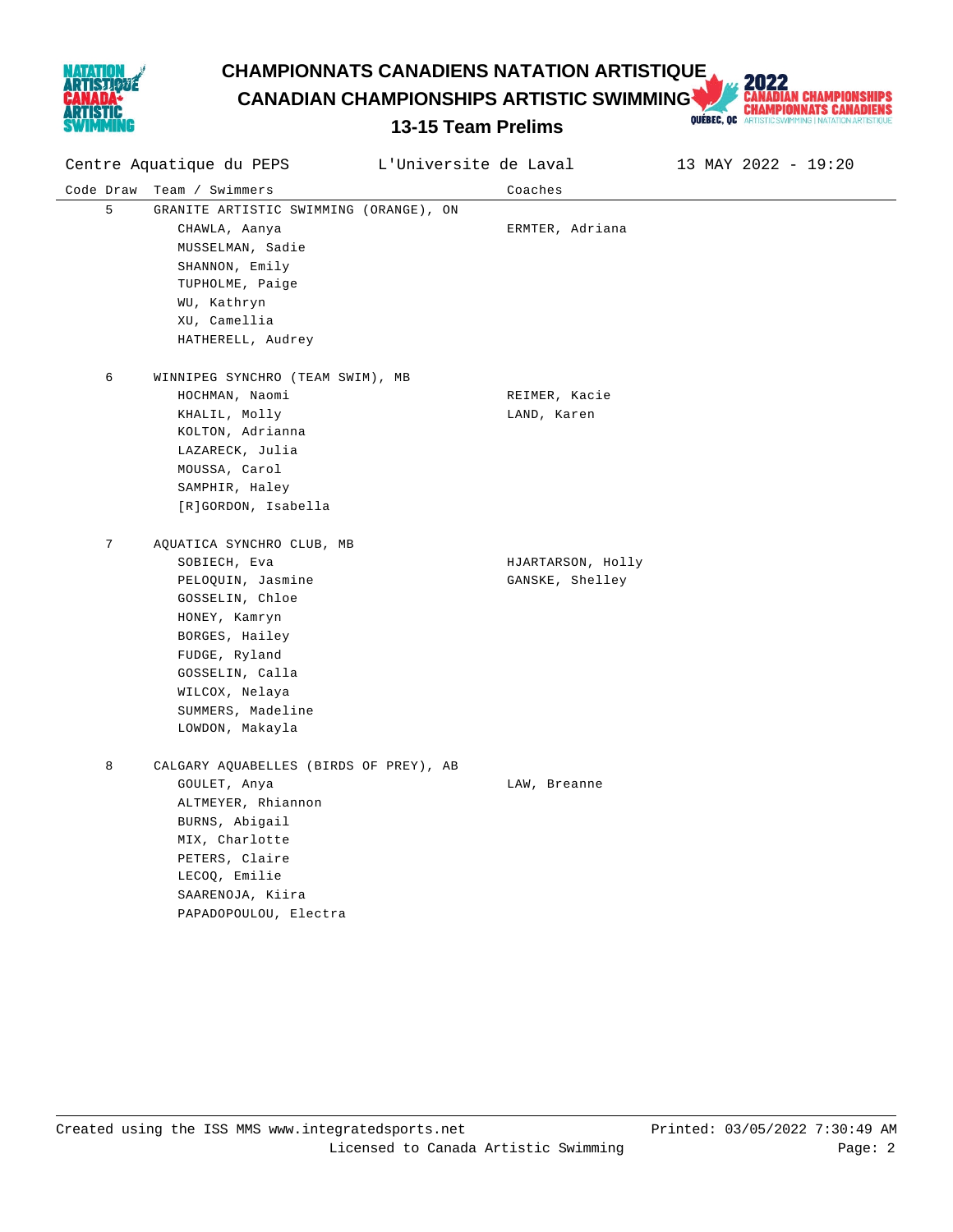

**CHAMPIONNATS CANADIENS NATATION ARTISTIQUE<br>
CANADIAN CHAMPIONSHIPS ARTISTIC SWIMMING AND CHAMPIONNATS CANADIENS<br>
13-15 Team Prelims<br>
Prelims
CONDUCTRY ARTISTICS WITHING INATIONARISTODER PRELIMING INATATION ARTISTICS WERE** 

**CANADIAN CHAMPIONSHIPS ARTISTIC SWIMMING** 

|           | Centre Aquatique du PEPS                                                                                                                                                                                              | L'Universite de Laval              | 13 MAY 2022 - 19:20 |
|-----------|-----------------------------------------------------------------------------------------------------------------------------------------------------------------------------------------------------------------------|------------------------------------|---------------------|
| Code Draw | Team / Swimmers                                                                                                                                                                                                       | Coaches                            |                     |
| 9         | ATLANTIS SYNCHRO, NS<br>MORRISON, Aurora<br>TU, Shiyue (sherry)<br>MACDONALD, Lauren<br>COHEN, Isla<br>LEITAO, Gabrielle<br>HAWRYLAK, Olivia<br>MACLELLAN, Anna                                                       | MERRILL , Ally<br>OSLER, Megan     |                     |
| 10        | GRANITE ARTISTIC SWIMMING (TURQUOISE), ON<br>FLOOD, Claudia<br>VERBRUGGE, Chloe<br>MANNING, Sophie<br>O`MEARA, Madeline<br>GOSSLING, Talbot<br>O`CONNOR, Davis<br>MALCOLM, Audrey                                     | DURAND, Courtney<br>SMITH, Alyssa  |                     |
| 11        | PACIFIC WAVE SYNCHRO, BC<br>BERRETTA, Chloe<br>GORTER, Teagan<br>HERRICK, Ceilidh<br>NG, Cho Yee (shirina)<br>QIN, Carol<br>WANG, Annie<br>XU, Abereena<br>ZHOU, Chiu Tung (lucy)                                     | CHEN, Meng<br>STIRRAT, Katie       |                     |
| 12        | CALGARY AQUABELLES (FABULOUS 50'S), AB<br>KOLMAN, Makena<br>DEWONCK, Makenna<br>BADKE, Penelope<br>BROWN, Madelyn<br>WILSON, Taylor                                                                                   | BATTISTA, Jennifer                 |                     |
| 13        | EDMONTON AURORA SYNCHRONIZED SWIMMING CLUB, AB<br>BOLDT STEEN, Mika<br>CAHILL, Lila<br>EGAN, Kaylie<br>LANGE, Vienna<br>LEWINGTON, Olivia<br>LITOSKI, Aydee<br>WILLIS, Cadence<br>WILLIS, Charlotte<br>[R]JOHAL, Jaya | KEENAN, Vanessa<br>WEGNER, Annette |                     |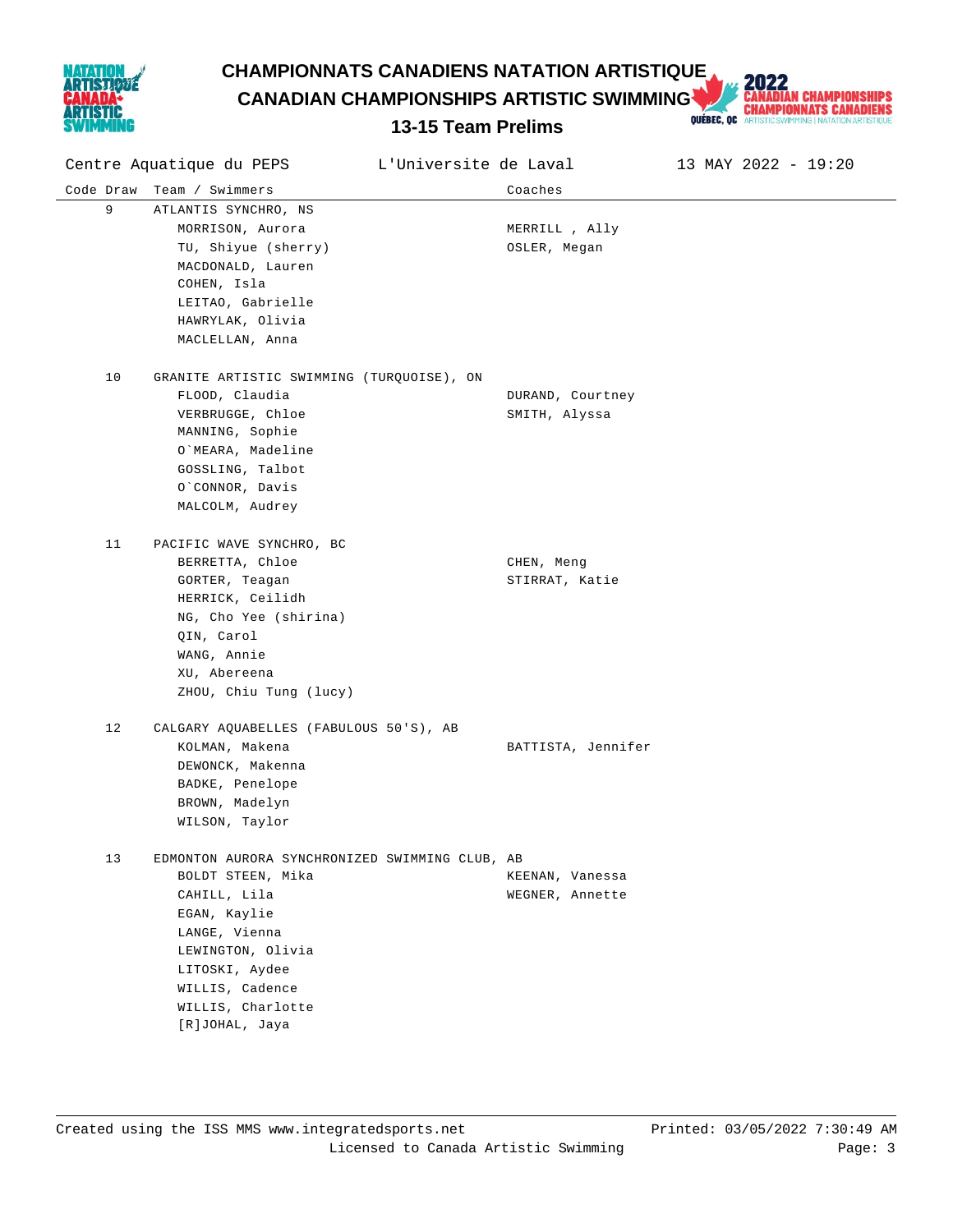

**CHAMPIONNATS CANADIENS NATATION ARTISTIQUE<br>
CANADIAN CHAMPIONSHIPS ARTISTIC SWIMMING AND CHAMPIONNATS CANADIENS<br>
13-15 Team Prelims<br>
Prelims
CONDUCTRY ARTISTICS WITHING INATIONARISTODER PRELIMING INATATION ARTISTICS WERE CANADIAN CHAMPIONSHIPS ARTISTIC SWIMMING** 

| L'Universite de Laval<br>Centre Aquatique du PEPS |                                            |                  | 13 MAY 2022 - 19:20 |
|---------------------------------------------------|--------------------------------------------|------------------|---------------------|
|                                                   | Code Draw Team / Swimmers                  | Coaches          |                     |
| 14                                                | REMIX ARTISTIC SWIMMING CLUB, ON           |                  |                     |
|                                                   | YANG, Cindy                                | KOPTIE, Jennifer |                     |
|                                                   | WEN, Abigail                               | WU, Manny        |                     |
|                                                   | MCCREA, Bridget                            |                  |                     |
|                                                   | YU, Kaylee                                 |                  |                     |
|                                                   | SHEU, Kate                                 |                  |                     |
|                                                   | SAVAGE, Sophie                             |                  |                     |
|                                                   | KOPTIE, Isabelle                           |                  |                     |
|                                                   | PADGETT, Isobel                            |                  |                     |
| 15                                                | DOLLARD SYNCHRO, QC                        |                  |                     |
|                                                   | GUBERT-PAGE, Lara                          | PILON, Ariane    |                     |
|                                                   | DAVIES, Emma                               |                  |                     |
|                                                   | KOSZEGI, Ella                              |                  |                     |
|                                                   | LALANDE, Anna                              |                  |                     |
|                                                   | SAPPIER, Odessa                            |                  |                     |
|                                                   | LEFEBVRE, Cassandra                        |                  |                     |
|                                                   | BABINEAU WONG, Sasha                       |                  |                     |
| 16                                                | WATERLOO REGION ARTISTIC SWIMMING CLUB, ON |                  |                     |
|                                                   | SZATMARY-BAN, Ginevra                      | HOGAN, Kelly     |                     |
|                                                   | HOLLINGSWORTH-PRATASOUSKAYA, Margaritta    |                  |                     |
|                                                   | KADAMUS, Nicole                            |                  |                     |
|                                                   | BOWMAN, Naomi                              |                  |                     |
|                                                   | GUBACSI, Lina                              |                  |                     |
|                                                   | BANERJEE, Neha                             |                  |                     |
|                                                   | LAVIGNE-BUSHKO, Sydney                     |                  |                     |
|                                                   | ZHOU, Alexandra                            |                  |                     |
| 17                                                | WINNIPEG SYNCHRO (TEAM ART), MB            |                  |                     |
|                                                   | BAHL, Zoey                                 | REIMER, Kacie    |                     |
|                                                   | COURCHANE, Kate                            | LAND, Karen      |                     |
|                                                   | DOVGOSELETS, Isabella                      |                  |                     |
|                                                   | GOBEIL, Emma                               |                  |                     |
|                                                   | JONKER, Addison                            |                  |                     |
|                                                   | ELMAGHRABY, Salma                          |                  |                     |
|                                                   |                                            |                  |                     |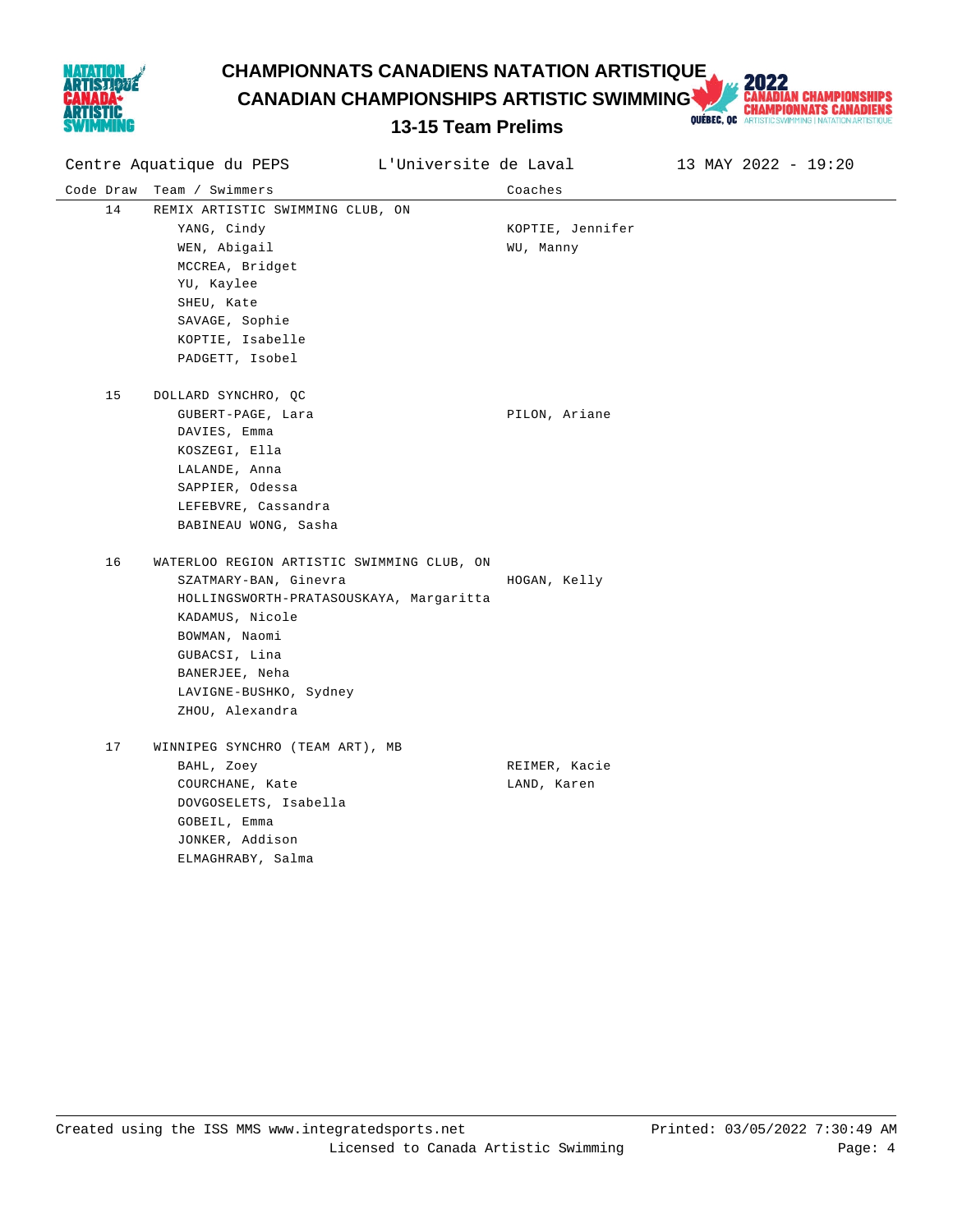

**CHAMPIONNATS CANADIENS NATATION ARTISTIQUE<br>
CANADIAN CHAMPIONSHIPS ARTISTIC SWIMMING AND CHAMPIONNATS CANADIENS<br>
13-15 Team Prelims<br>
Prelims
CONDUCTRY ARTISTICS WITHING INATIONARISTODER PRELIMING INATATION ARTISTICS WERE CANADIAN CHAMPIONSHIPS ARTISTIC SWIMMING** 

| Centre Aquatique du PEPS |                                          | L'Universite de Laval |                       | 13 MAY 2022 - 19:20 |
|--------------------------|------------------------------------------|-----------------------|-----------------------|---------------------|
| Code Draw                | Team / Swimmers                          |                       | Coaches               |                     |
| 18                       | CALGARY KILLARNEY ARTISTIC SWIM CLUB, AB |                       |                       |                     |
|                          | ARDIES, Lauren                           |                       | HINDLE, Laurel        |                     |
|                          | MCDONALD, Rio-Belle                      |                       | BENSON, Shannon       |                     |
|                          | IWANIUK, Peyton                          |                       | STRACHAN, Kim         |                     |
|                          | WILSON, Malea                            |                       |                       |                     |
|                          | JOYCE, Mia                               |                       |                       |                     |
|                          | MCILWAIN, Renee                          |                       |                       |                     |
|                          | BOWLING, Alexa                           |                       |                       |                     |
|                          | GILBORN, Sydney                          |                       |                       |                     |
|                          | PERKIN, Olivia                           |                       |                       |                     |
|                          | VANDER ZIEL, Ilianna                     |                       |                       |                     |
| 19                       | PERFORMANCE SYNCHRO, QC                  |                       |                       |                     |
|                          | PARADIS-TREMBLAY, Emmanuelle             |                       | MICHAUD, Katherine    |                     |
|                          | MEUNIER FORGET, Anais                    |                       |                       |                     |
|                          | GRENIER, Marie-Maxim                     |                       |                       |                     |
|                          | DUCASSE, Theadora                        |                       |                       |                     |
|                          | PERREAULT, Esther                        |                       |                       |                     |
|                          | FROLOVA, Sofiya                          |                       |                       |                     |
|                          | LACROIX, Ariane                          |                       |                       |                     |
|                          | D'AMOURS, Syrena                         |                       |                       |                     |
| 20                       | OLYMPIUM ARTISTIC SWIMMING CLUB, ON      |                       |                       |                     |
|                          | FREDERICKSON, Isabel                     |                       | SHNAYDER MAZOUR, Lola |                     |
|                          | GREENSMITH, Kaylynne                     |                       | BREITIGAM, Stephanie  |                     |
|                          | SIMPSON, Reagan                          |                       | BUSH, Amy             |                     |
|                          | SOMAIA, Ria                              |                       |                       |                     |
|                          | BERRY, Jennifer                          |                       |                       |                     |
|                          | CASHMORE, Sophiya                        |                       |                       |                     |
|                          | BHADRA, Sofia                            |                       |                       |                     |
|                          | SMITH, Lauren                            |                       |                       |                     |
|                          | DELAZZARI, Madeline                      |                       |                       |                     |
|                          | MIOTTO, Carly                            |                       |                       |                     |
|                          | NIEHAUS, Christopher                     |                       |                       |                     |
| 21                       | MONTREAL SYNCHRO, QC                     |                       |                       |                     |
|                          | BREAULT, Charlie                         |                       | LAGRANGE, Nathalie    |                     |
|                          | BUONASSERA, Jeanne                       |                       |                       |                     |
|                          | LABELLE, Lori                            |                       |                       |                     |
|                          | ESCOBAR, Andrea                          |                       |                       |                     |
|                          | MCMAHON, Emily                           |                       |                       |                     |
|                          | ALIE, Kelly-Anne                         |                       |                       |                     |
|                          | LABELLE, Lea                             |                       |                       |                     |
|                          | BERNIER, Lily                            |                       |                       |                     |
|                          |                                          |                       |                       |                     |